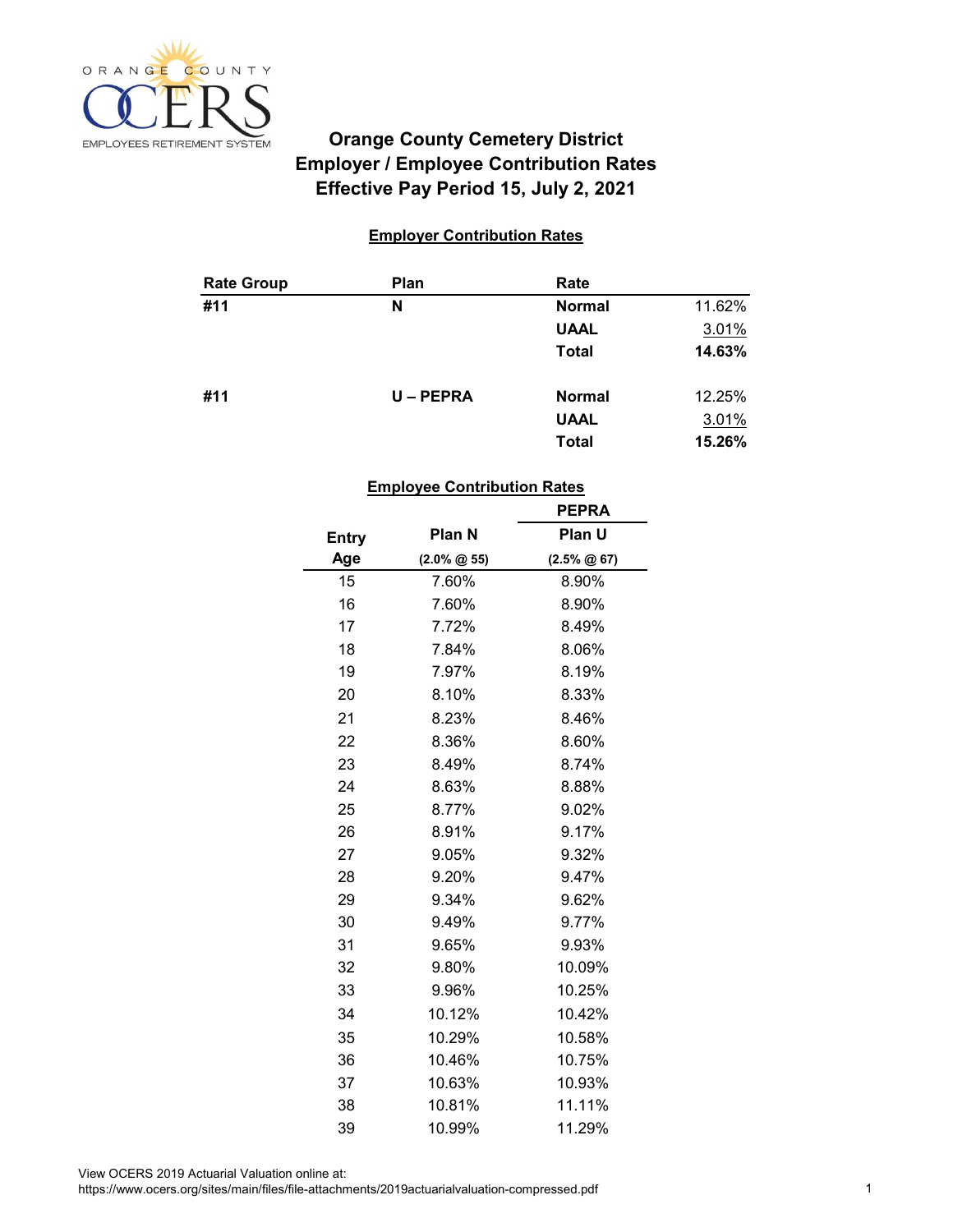

# **(continued) Orange County Cemetery District Employer / Employee Contribution Rates Effective Pay Period 15, July 2, 2021**

### **Employee Contribution Rates**

|              | (continued)      |                    |
|--------------|------------------|--------------------|
|              |                  | <b>PEPRA</b>       |
| <b>Entry</b> | Plan N           | Plan U             |
| Age          | $(2.0\% \ @ 55)$ | $(2.5\% \ @ \ 67)$ |
| 40           | 11.18%           | 11.47%             |
| 41           | 11.37%           | 11.66%             |
| 42           | 11.56%           | 11.85%             |
| 43           | 11.73%           | 12.05%             |
| 44           | 11.89%           | 12.25%             |
| 45           | 12.06%           | 12.46%             |
| 46           | 12.23%           | 12.67%             |
| 47           | 12.41%           | 12.89%             |
| 48           | 12.60%           | 13.12%             |
| 49           | 12.80%           | 13.33%             |
| 50           | 12.98%           | 13.54%             |
| 51           | 13.14%           | 13.73%             |
| 52           | 13.26%           | 13.93%             |
| 53           | 13.32%           | 14.13%             |
| 54           | 13.32%           | 14.35%             |
| 55           | 13.23%           | 14.58%             |
| 56           | 13.05%           | 14.82%             |
| 57           | 12.74%           | 15.04%             |
| 58           | 13.15%           | 15.24%             |
| 59           | 13.58%           | 15.39%             |
| 60           | 13.58%           | 15.49%             |
| 61           | 13.58%           | 15.52%             |
| 62           | 13.58%           | 15.47%             |
| 63           | 13.58%           | 15.32%             |
| 64           | 13.58%           | 15.04%             |
| 65           | 13.58%           | 15.53%             |
| 66 and       | 13.58%           | 16.04%             |
| thereafter   |                  |                    |

Average entry age and discounted percentages applicable to employee contributions paid under Section 31581.1 are:

| <b>Rate Group</b> | Plan                    | <b>Discounted Percentage</b> | <b>Average Entry Age</b> |
|-------------------|-------------------------|------------------------------|--------------------------|
| #11               | <b>Plan N</b> (General) | 98.69%                       | 28                       |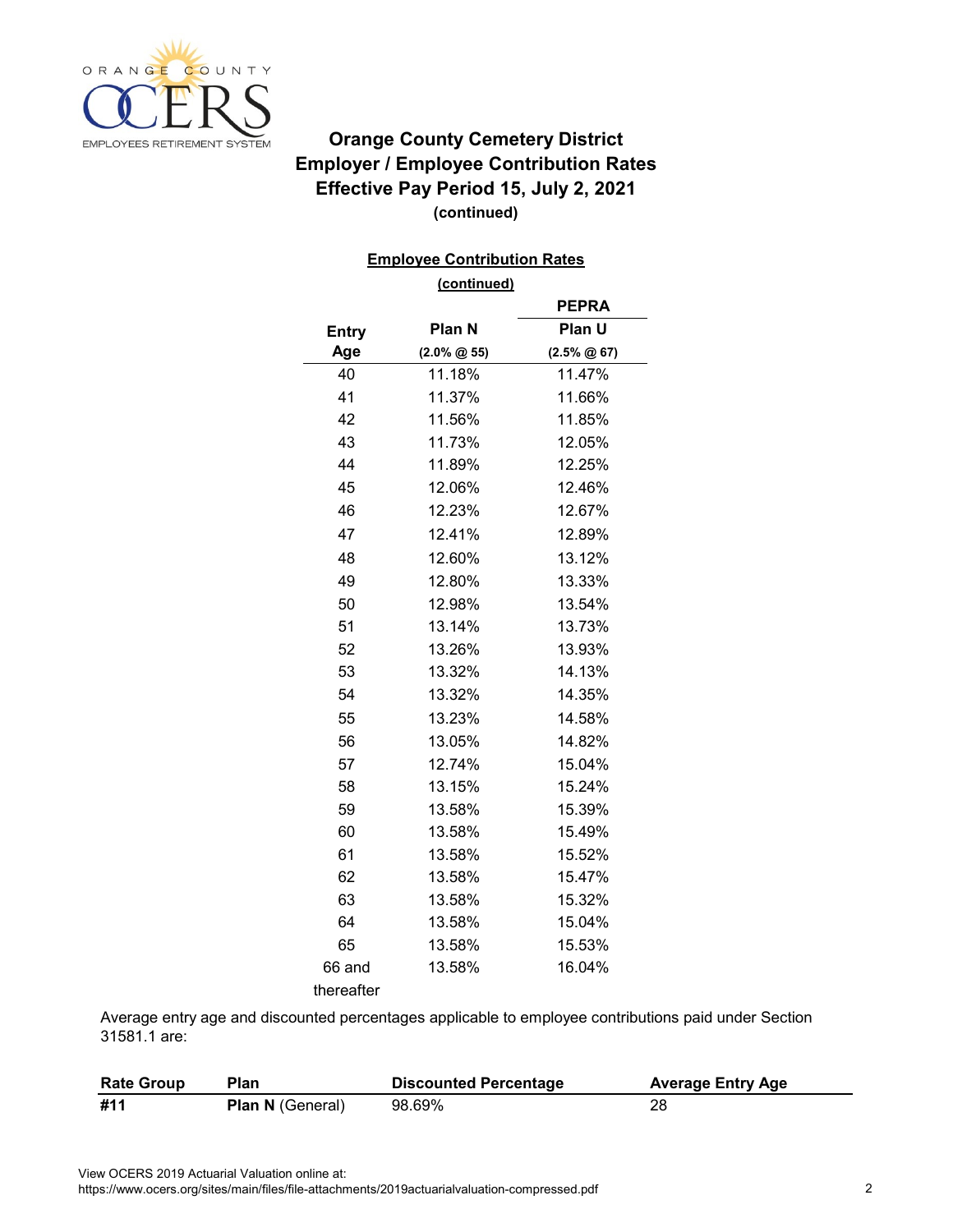

# **Employer / Employee Contribution Rates Effective Pay Period 15, July 3, 2020 Orange County Cemetery District**

### **Employer Contribution Rates**

| <b>Rate Group</b> | <b>Plan</b> | Rate          |        |
|-------------------|-------------|---------------|--------|
| #11               | N           | <b>Normal</b> | 12.05% |
|                   |             | <b>UAAL</b>   | 0.00%  |
|                   |             | <b>Total</b>  | 12.05% |
| #11               | $U - PEPRA$ | <b>Normal</b> | 12.33% |
|                   |             | <b>UAAL</b>   | 0.00%  |
|                   |             | <b>Total</b>  | 12.33% |

#### **Employee Contribution Rates**

|              |                  | <b>PEPRA</b>     |
|--------------|------------------|------------------|
| <b>Entry</b> | Plan N           | <b>Plan U</b>    |
| Age          | $(2.0\% \ @ 55)$ | $(2.5\% \ @ 67)$ |
| 15           | 7.60%            | 8.90%            |
| 16           | 7.60%            | 8.90%            |
| 17           | 7.72%            | 8.49%            |
| 18           | 7.84%            | 8.06%            |
| 19           | 7.97%            | 8.19%            |
| 20           | 8.10%            | 8.32%            |
| 21           | 8.23%            | 8.46%            |
| 22           | 8.36%            | 8.60%            |
| 23           | 8.49%            | 8.74%            |
| 24           | 8.63%            | 8.88%            |
| 25           | 8.77%            | 9.02%            |
| 26           | 8.91%            | 9.17%            |
| 27           | 9.05%            | 9.31%            |
| 28           | 9.19%            | 9.46%            |
| 29           | 9.34%            | 9.61%            |
| 30           | 9.49%            | 9.77%            |
| 31           | 9.64%            | 9.93%            |
| 32           | 9.80%            | 10.09%           |
| 33           | 9.96%            | 10.25%           |
| 34           | 10.12%           | 10.41%           |
| 35           | 10.29%           | 10.58%           |
| 36           | 10.45%           | 10.75%           |
| 37           | 10.63%           | 10.92%           |
| 38           | 10.81%           | 11.10%           |
| 39           | 10.99%           | 11.28%           |
| 40           | 11.18%           | 11.47%           |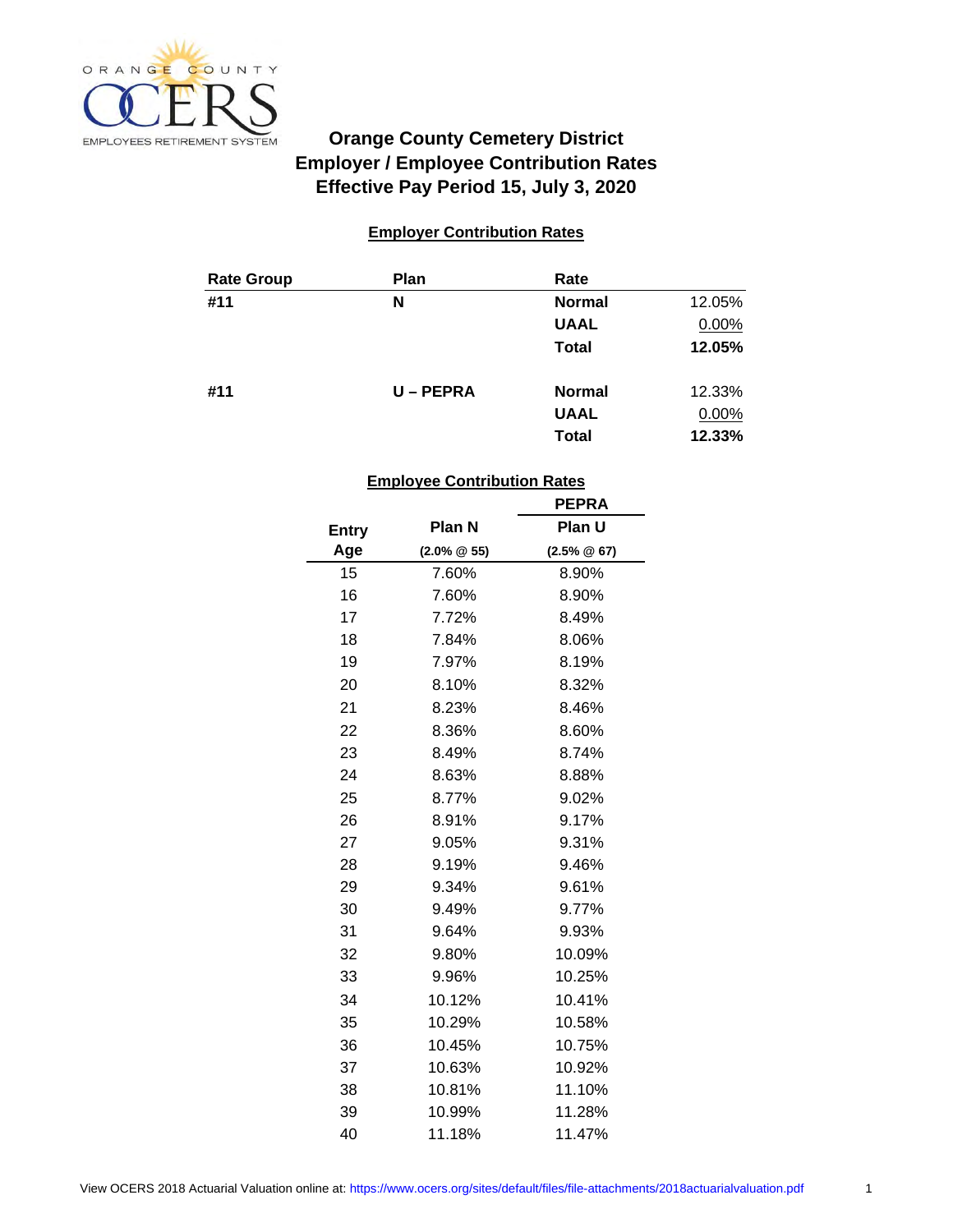

# **(continued) Orange County Cemetery District Employer / Employee Contribution Rates Effective Pay Period 15, July 3, 2020**

### **Employee Contribution Rates**

**(continued)**

|              |                  | <b>PEPRA</b>     |
|--------------|------------------|------------------|
| <b>Entry</b> | Plan N           | Plan U           |
| Age          | $(2.0\% \ @ 55)$ | $(2.5\% \ @ 67)$ |
| 41           | 11.37%           | 11.65%           |
| 42           | 11.56%           | 11.85%           |
| 43           | 11.73%           | 12.04%           |
| 44           | 11.89%           | 12.25%           |
| 45           | 12.06%           | 12.45%           |
| 46           | 12.23%           | 12.67%           |
| 47           | 12.41%           | 12.89%           |
| 48           | 12.60%           | 13.11%           |
| 49           | 12.80%           | 13.33%           |
| 50           | 12.98%           | 13.53%           |
| 51           | 13.14%           | 13.72%           |
| 52           | 13.25%           | 13.92%           |
| 53           | 13.32%           | 14.13%           |
| 54           | 13.31%           | 14.34%           |
| 55           | 13.23%           | 14.58%           |
| 56           | 13.05%           | 14.81%           |
| 57           | 12.74%           | 15.03%           |
| 58           | 13.15%           | 15.24%           |
| 59           | 13.58%           | 15.39%           |
| 60           | 13.58%           | 15.49%           |
| 61           | 13.58%           | 15.51%           |
| 62           | 13.58%           | 15.46%           |
| 63           | 13.58%           | 15.31%           |
| 64           | 13.58%           | 15.04%           |
| 65           | 13.58%           | 15.53%           |
| 66 and       | 13.58%           | 16.04%           |
| thereafter   |                  |                  |

Average entry age and discounted percentages applicable to employee contributions paid under Section 31581.1 are:

| <b>Rate Group</b> | Plan                    | <b>Discounted Percentage</b> | <b>Average Entry Age</b> |
|-------------------|-------------------------|------------------------------|--------------------------|
| #11               | <b>Plan N</b> (General) | 98.61%                       | 30                       |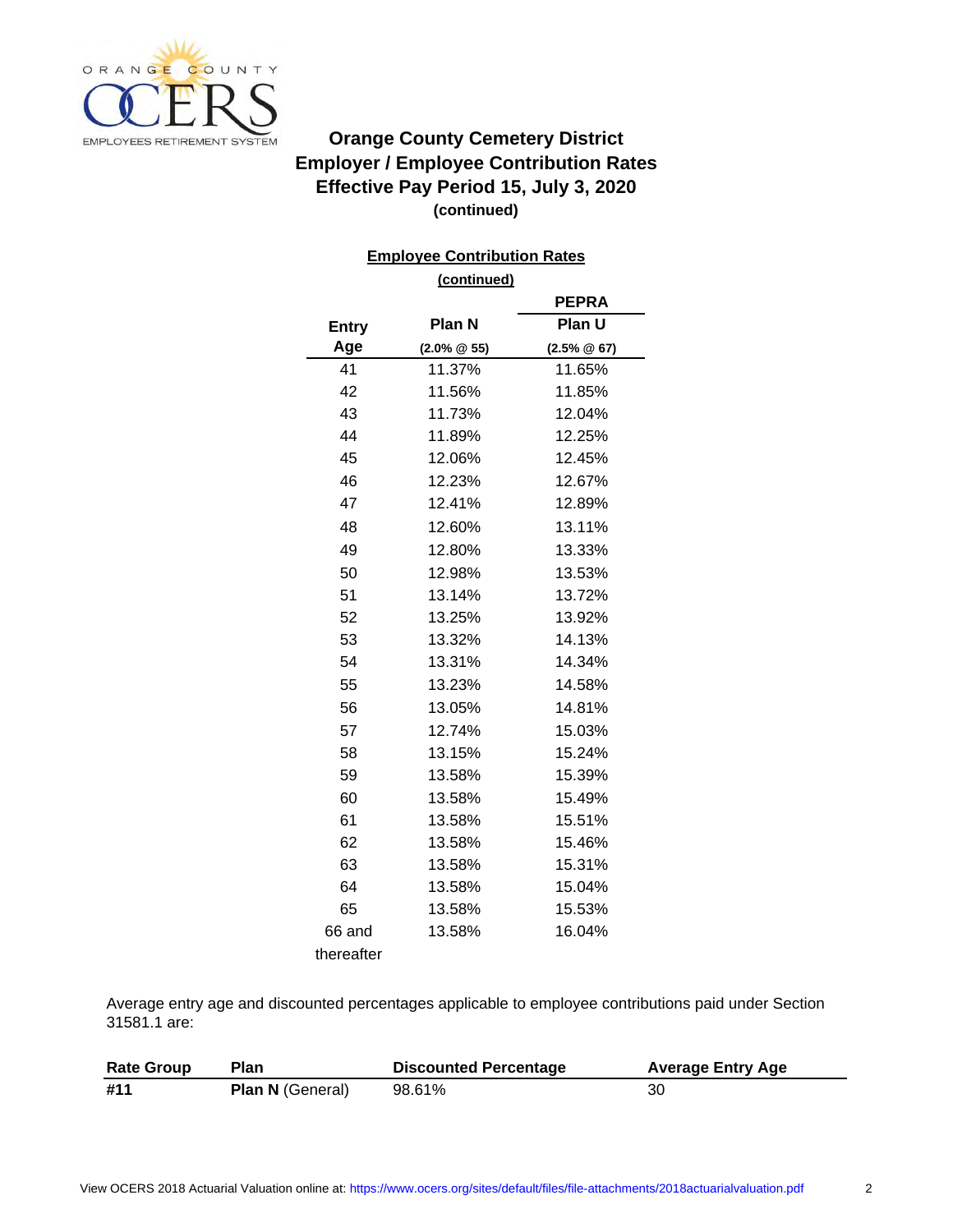

#### **Orange County Cemetery District Employer / Employee Contribution Rates Effective Pay Period 15, July 5, 2019**

### **Employer Contribution Rates**

| <b>Rate Group</b> | <b>Plan</b>    | Rate                                         |                           |
|-------------------|----------------|----------------------------------------------|---------------------------|
| #11               | M & N          | <b>Normal</b><br><b>UAAL</b><br><b>Total</b> | 11.98%<br>0.48%<br>12.46% |
| #11               | <b>U-PEPRA</b> | <b>Normal</b><br><b>UAAL</b><br><b>Total</b> | 12.03%<br>0.48%<br>12.51% |

## **Employee Contribution Rates**

| <b>Entry Age</b>                                                                                                            | PLAN M (2.0% @55) | <b>PLAN N (2.0% <math>@</math> 55)</b> | <b>PLAN U (2.5% @ 67) PEPRA</b> |  |
|-----------------------------------------------------------------------------------------------------------------------------|-------------------|----------------------------------------|---------------------------------|--|
| 15                                                                                                                          | 7.92%             | 7.58%                                  | 8.58%                           |  |
| 16                                                                                                                          | 7.92%             | 7.58%                                  | 8.58%                           |  |
| 17                                                                                                                          | 8.05%             | 7.70%                                  | 8.19%                           |  |
| 18                                                                                                                          | 8.18%             | 7.83%                                  | 7.78%                           |  |
| 19                                                                                                                          | 8.31%             | 7.95%                                  | 7.90%                           |  |
| 20                                                                                                                          | 8.44%             | 8.08%                                  | 8.03%                           |  |
| 21                                                                                                                          | 8.58%             | 8.21%                                  | 8.16%                           |  |
| 22                                                                                                                          | 8.72%             | 8.34%                                  | 8.29%                           |  |
| 23                                                                                                                          | 8.86%             | 8.47%                                  | 8.43%                           |  |
| 24                                                                                                                          | 9.00%             | 8.61%                                  | 8.56%                           |  |
| 25                                                                                                                          | 9.14%             | 8.75%                                  | 8.70%                           |  |
| 26                                                                                                                          | 9.29%             | 8.89%                                  | 8.84%                           |  |
| 27                                                                                                                          | 9.44%             | 9.03%                                  | 8.99%                           |  |
| 28                                                                                                                          | 9.59%             | 9.17%                                  | 9.13%                           |  |
| 29                                                                                                                          | 9.74%             | 9.32%                                  | 9.28%                           |  |
| 30                                                                                                                          | 9.90%             | 9.47%                                  | 9.43%                           |  |
| 31                                                                                                                          | 10.06%            | 9.62%                                  | 9.58%                           |  |
| 32                                                                                                                          | 10.22%            | 9.78%                                  | 9.73%                           |  |
| 33                                                                                                                          | 10.39%            | 9.94%                                  | 9.89%                           |  |
| 34                                                                                                                          | 10.56%            | 10.10%                                 | 10.05%                          |  |
| 35                                                                                                                          | 10.73%            | 10.26%                                 | 10.21%                          |  |
| 36                                                                                                                          | 10.91%            | 10.43%                                 | 10.37%                          |  |
| 37                                                                                                                          | 11.09%            | 10.61%                                 | 10.54%                          |  |
| 38                                                                                                                          | 11.28%            | 10.78%                                 | 10.71%                          |  |
| 39                                                                                                                          | 11.47%            | 10.97%                                 | 10.89%                          |  |
| 40                                                                                                                          | 11.67%            | 11.15%                                 | 11.06%                          |  |
| 41                                                                                                                          | 11.88%            | 11.35%                                 | 11.24%                          |  |
| 42                                                                                                                          | 12.09%            | 11.53%                                 | 11.43%                          |  |
| 43                                                                                                                          | 12.31%            | 11.70%                                 | 11.62%                          |  |
| 44                                                                                                                          | 12.48%            | 11.87%                                 | 11.81%                          |  |
| View OCERS 2017 Actuarial Valuation online at: www.ocers.org/sites/main/files/file-attachments/2017actuarialvaluation_0.pdf |                   |                                        |                                 |  |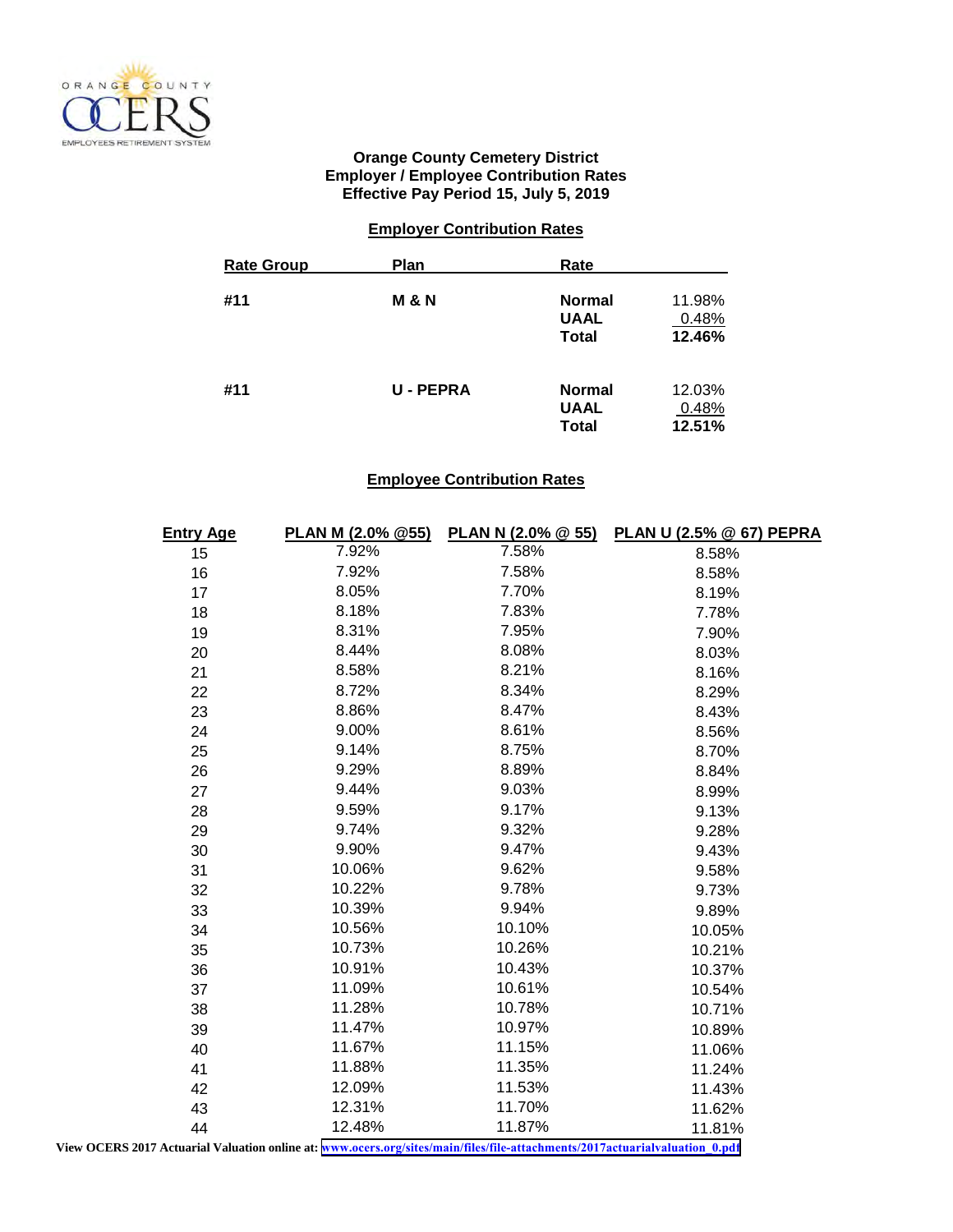| <b>Entry Age</b> | PLAN M (2.0% @55) |        | PLAN N (2.0% @ 55) PLAN U (2.5% @ 67) PEPRA |
|------------------|-------------------|--------|---------------------------------------------|
| 45               | 12.66%            | 12.03% | 12.01%                                      |
| 46               | 12.85%            | 12.20% | 12.22%                                      |
| 47               | 13.04%            | 12.39% | 12.43%                                      |
| 48               | 13.25%            | 12.58% | 12.65%                                      |
| 49               | 13.47%            | 12.77% | 12.86%                                      |
| 50               | 13.71%            | 12.95% | 13.06%                                      |
| 51               | 13.94%            | 13.11% | 13.24%                                      |
| 52               | 14.14%            | 13.23% | 13.43%                                      |
| 53               | 14.33%            | 13.29% | 13.63%                                      |
| 54               | 14.43%            | 13.29% | 13.84%                                      |
| 55               | 14.49%            | 13.21% | 14.06%                                      |
| 56               | 14.46%            | 13.02% | 14.29%                                      |
| 57               | 14.34%            | 12.71% | 14.51%                                      |
| 58               | 14.08%            | 13.12% | 14.70%                                      |
| 59               | 13.55%            | 13.55% | 14.85%                                      |
| 60               | 13.55%            | 13.55% | 14.94%                                      |
| 61               | 13.55%            | 13.55% | 14.97%                                      |
| 62               | 13.55%            | 13.55% | 14.92%                                      |
| 63               | 13.55%            | 13.55% | 14.77%                                      |
| 64               | 13.55%            | 13.55% | 14.51%                                      |
| 65               | 13.55%            | 13.55% | 14.98%                                      |
| 66 and           | 13.55%            | 13.55% | 15.47%                                      |
| thereafter       |                   |        |                                             |

Average entry age and discount percentages applicable to employee contributions paid under Section 31581.1 are:

| <b>Rate Group</b> | Plan                    | Discount % | <b>Average Entry Age</b> |
|-------------------|-------------------------|------------|--------------------------|
| #11               | <b>Plan M</b> (General) | N/A        | 30                       |
| #11               | <b>Plan N</b> (General) | 98.52%     | 30                       |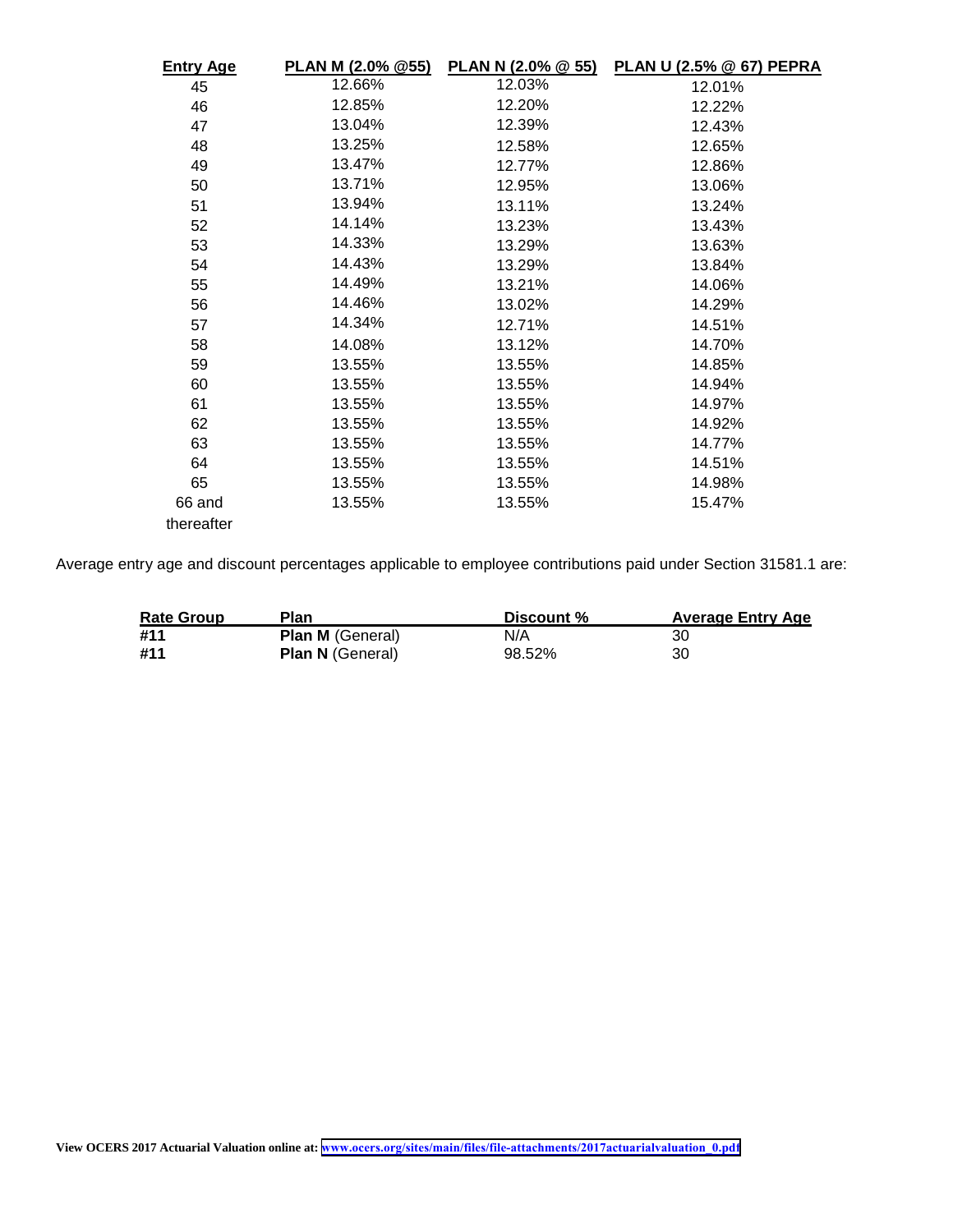

#### **Orange County Cemetery District Employer / Employee Contribution Rates Effective Pay Period 15, July 6, 2018**

#### **Employer Contribution Rates**

| <b>Rate Group</b> | <b>Plan</b>      | Rate          |        |
|-------------------|------------------|---------------|--------|
| #11               | <b>M &amp; N</b> | <b>Normal</b> | 11.09% |
| #11               | <b>U-PEPRA</b>   | <b>Normal</b> | 9.98%  |

#### **Employee Contribution Rates**

| <b>Entry Age</b> | PLAN M (2.0% @55) | PLAN N (2.0% @ 55) | PLAN U (2.5% @ 67) PEPRA |
|------------------|-------------------|--------------------|--------------------------|
| 15               | 7.23%             | 6.89%              | 7.38%                    |
| 16               | 7.23%             | 6.89%              | 7.38%                    |
| 17               | 7.36%             | 7.01%              | 7.04%                    |
| 18               | 7.49%             | 7.13%              | 6.68%                    |
| 19               | 7.62%             | 7.26%              | 6.80%                    |
| 20               | 7.75%             | 7.39%              | 6.93%                    |
| 21               | 7.89%             | 7.52%              | 7.05%                    |
| 22               | 8.03%             | 7.65%              | 7.18%                    |
| 23               | 8.17%             | 7.78%              | 7.30%                    |
| 24               | 8.31%             | 7.92%              | 7.43%                    |
| 25               | 8.46%             | 8.06%              | 7.57%                    |
| 26               | 8.61%             | 8.20%              | 7.70%                    |
| 27               | 8.76%             | 8.34%              | 7.84%                    |
| 28               | 8.92%             | 8.49%              | 7.98%                    |
| 29               | 9.07%             | 8.64%              | 8.12%                    |
| 30               | 9.23%             | 8.79%              | 8.26%                    |
| 31               | 9.40%             | 8.95%              | 8.40%                    |
| 32               | 9.56%             | 9.10%              | 8.55%                    |
| 33               | 9.73%             | 9.26%              | 8.70%                    |
| 34               | 9.91%             | 9.43%              | 8.86%                    |
| 35               | 10.08%            | 9.60%              | 9.01%                    |
| 36               | 10.26%            | 9.77%              | 9.17%                    |
| 37               | 10.45%            | 9.95%              | 9.33%                    |
| 38               | 10.64%            | 10.13%             | 9.50%                    |
| 39               | 10.84%            | 10.31%             | 9.67%                    |
| 40               | 11.04%            | 10.50%             | 9.84%                    |
| 41               | 11.25%            | 10.70%             | 10.02%                   |
| 42               | 11.47%            | 10.89%             | 10.20%                   |
| 43               | 11.69%            | 11.07%             | 10.38%                   |
| 44               | 11.87%            | 11.24%             | 10.57%                   |
| 45               | 12.06%            | 11.41%             | 10.76%                   |
| 46               | 12.25%            | 11.59%             | 10.96%                   |
| 47               | 12.46%            | 11.78%             | 11.17%                   |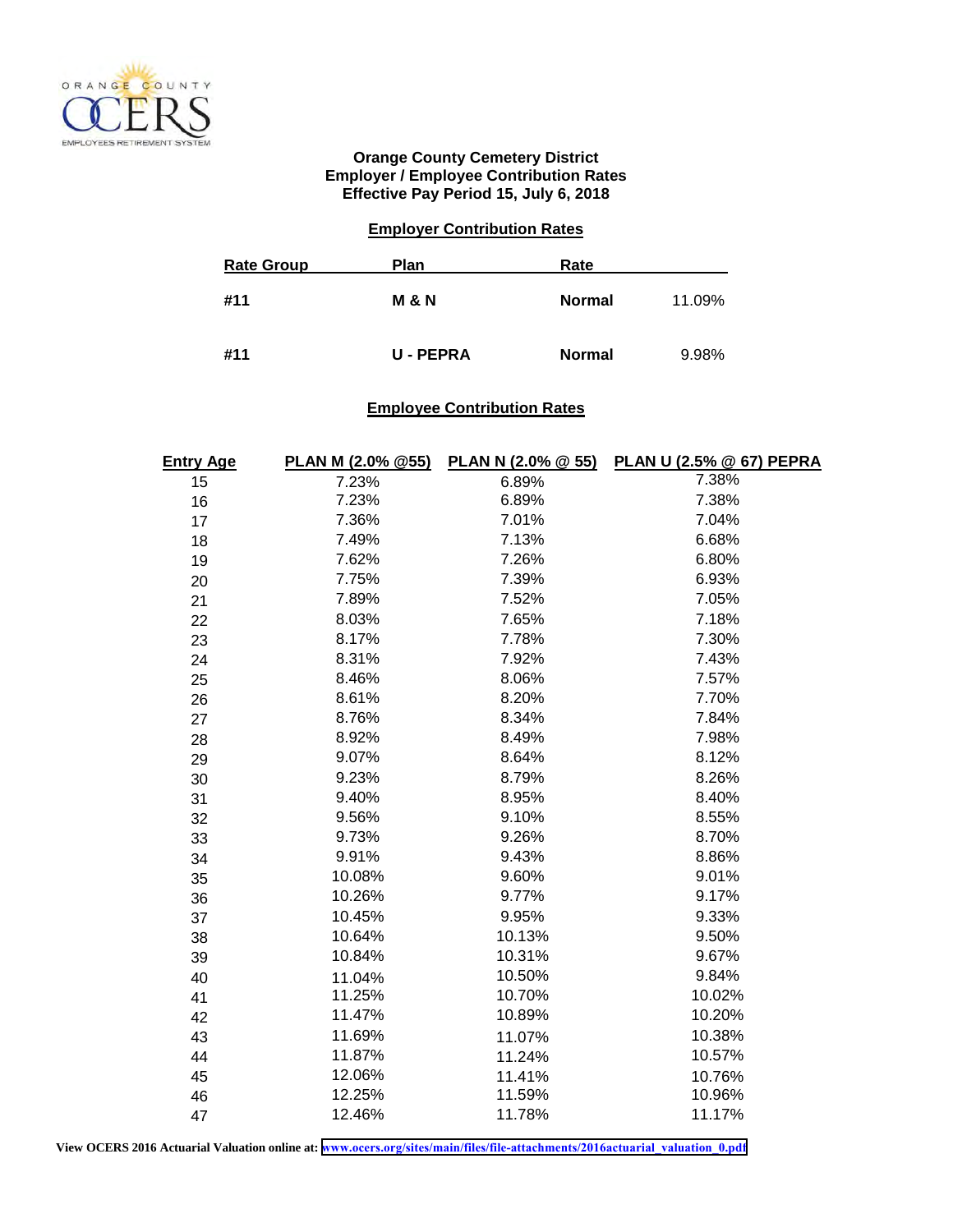| <u>Entry Age</u> | PLAN M (2.0% @55) | <b>PLAN N (2.0% @ 55)</b> | <b>PLAN U (2.5% @ 67) PEPRA</b> |
|------------------|-------------------|---------------------------|---------------------------------|
| 48               | 12.67%            | 11.98%                    | 11.38%                          |
| 49               | 12.90%            | 12.18%                    | 11.59%                          |
| 50               | 13.15%            | 12.37%                    | 11.78%                          |
| 51               | 13.40%            | 12.54%                    | 11.96%                          |
| 52               | 13.60%            | 12.67%                    | 12.15%                          |
| 53               | 13.81%            | 12.75%                    | 12.35%                          |
| 54               | 13.93%            | 12.76%                    | 12.56%                          |
| 55               | 13.99%            | 12.69%                    | 12.78%                          |
| 56               | 13.99%            | 12.53%                    | 13.00%                          |
| 57               | 13.87%            | 12.20%                    | 13.22%                          |
| 58               | 13.63%            | 12.61%                    | 13.42%                          |
| 59               | 13.04%            | 13.04%                    | 13.57%                          |
| 60               | 13.04%            | 13.04%                    | 13.68%                          |
| 61               | 13.04%            | 13.04%                    | 13.72%                          |
| 62               | 13.04%            | 13.04%                    | 13.68%                          |
| 63               | 13.04%            | 13.04%                    | 13.56%                          |
| 64               | 13.04%            | 13.04%                    | 13.29%                          |
| 65               | 13.04%            | 13.04%                    | 13.74%                          |
| 66 and           | 13.04%            | 13.04%                    | 14.20%                          |
| thereafter       |                   |                           |                                 |

Average entry age and discount percentages applicable to employee contributions paid under Section 31581.1 are:

| <b>Rate Group</b> | Plan                    | Discount % | <b>Average Entry Age</b> |
|-------------------|-------------------------|------------|--------------------------|
| #11               | <b>Plan M</b> (General) | N/A        |                          |
| #11               | <b>Plan N</b> (General) | 97.64%     | -31                      |